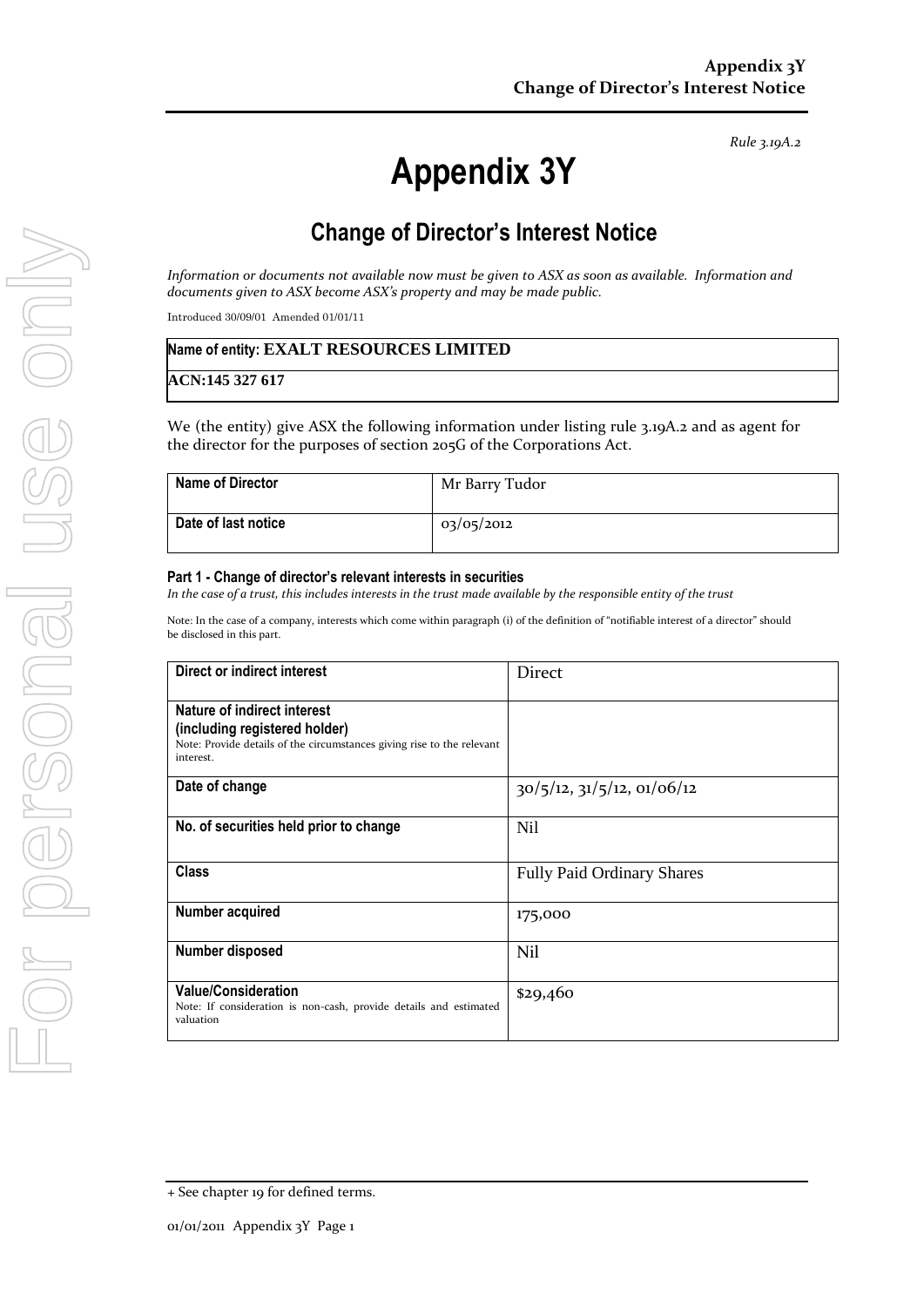| No. of securities held after change                                                                                                                                        | 175,000 Fully Paid Ordinary Shares |
|----------------------------------------------------------------------------------------------------------------------------------------------------------------------------|------------------------------------|
| Nature of change<br>Example: on-market trade, off-market trade, exercise of options,<br>issue of securities under dividend reinvestment plan, participation in<br>buy-back | On Market Trade                    |

### **Part 2 – Change of director's interests in contracts**

Note: In the case of a company, interests which come within paragraph (ii) of the definition of "notifiable interest of a director" should be disclosed in this part.

| <b>Detail of contract</b>                                                                                                                                                   | N/A |
|-----------------------------------------------------------------------------------------------------------------------------------------------------------------------------|-----|
| <b>Nature of interest</b>                                                                                                                                                   | N/A |
| Name of registered holder<br>(if issued securities)                                                                                                                         | N/A |
| Date of change                                                                                                                                                              | N/A |
| No. and class of securities to which<br>interest related prior to change<br>Note: Details are only required for a contract in<br>relation to which the interest has changed | N/A |
| Interest acquired                                                                                                                                                           | N/A |
| Interest disposed                                                                                                                                                           | N/A |
| <b>Value/Consideration</b><br>Note: If consideration is non-cash, provide details<br>and an estimated valuation                                                             | N/A |
| Interest after change                                                                                                                                                       | N/A |

## **Part 3 –** +**Closed period**

| Were the interests in the securities or contracts detailed   Yes<br>above traded during a <sup>+</sup> closed period where prior written<br>clearance was required? |  |
|---------------------------------------------------------------------------------------------------------------------------------------------------------------------|--|
| If so, was prior written clearance provided to allow the trade $\vert$ $\mathrm{Yes}$<br>to proceed during this period?                                             |  |

<sup>+</sup> See chapter 19 for defined terms.